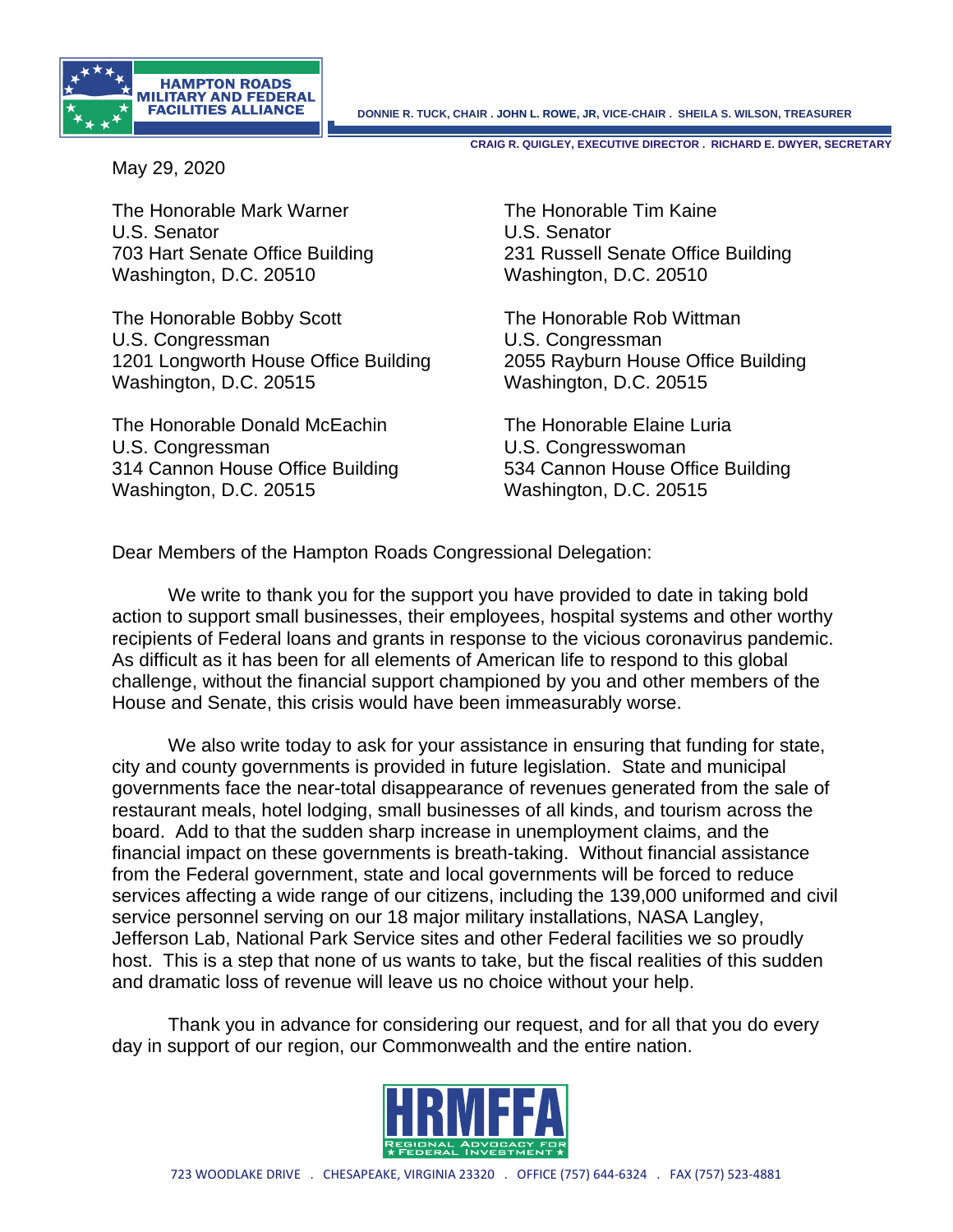Hampton Roads Congressional Delegation Page 2 May 29, 2020

Sincerely,

Donnie Tuck **John L. Rowe, Jr.** 

Kenneth C. Alexander **Robert M. Dyer** Robert M. Dyer

Paul Freiling  $\setminus$ Mayor of Williamsburg **Board of Supervisors** 

 $n_{\cdot\omega}$ 

W. Eugene Hunt  $\blacksquare$ Mayor of Poquoson Mayor of Suffolk

McKinley L. Price, DDS Frank Rabil Mayor of Newport News Mayor of Franklin

 $\frac{1}{\sqrt{1-\frac{1}{2}}\sqrt{1-\frac{1}{2}}\sqrt{1-\frac{1}{2}}\sqrt{1-\frac{1}{2}}}}$ 

Board of Supervisors Isle of Wight County **The County County Reserves** York County

would

Rick West Mayor of Chesapeake

 $\mathcal{L}/\mathfrak{Im} \lambda$ . Rowe $\mathcal{L}.$ 

Mayor of Hampton, Chair Mayor of Portsmouth, Vice Chair

Mayor of Norfolk Mayor of Virginia Beach

James City County

inda 1. Johnson

Monas /C

Don G. Rosie, II G. All States and Thomas G. Shepperd, Jr.<br>Board of Supervisors Controller and Board of Supervisors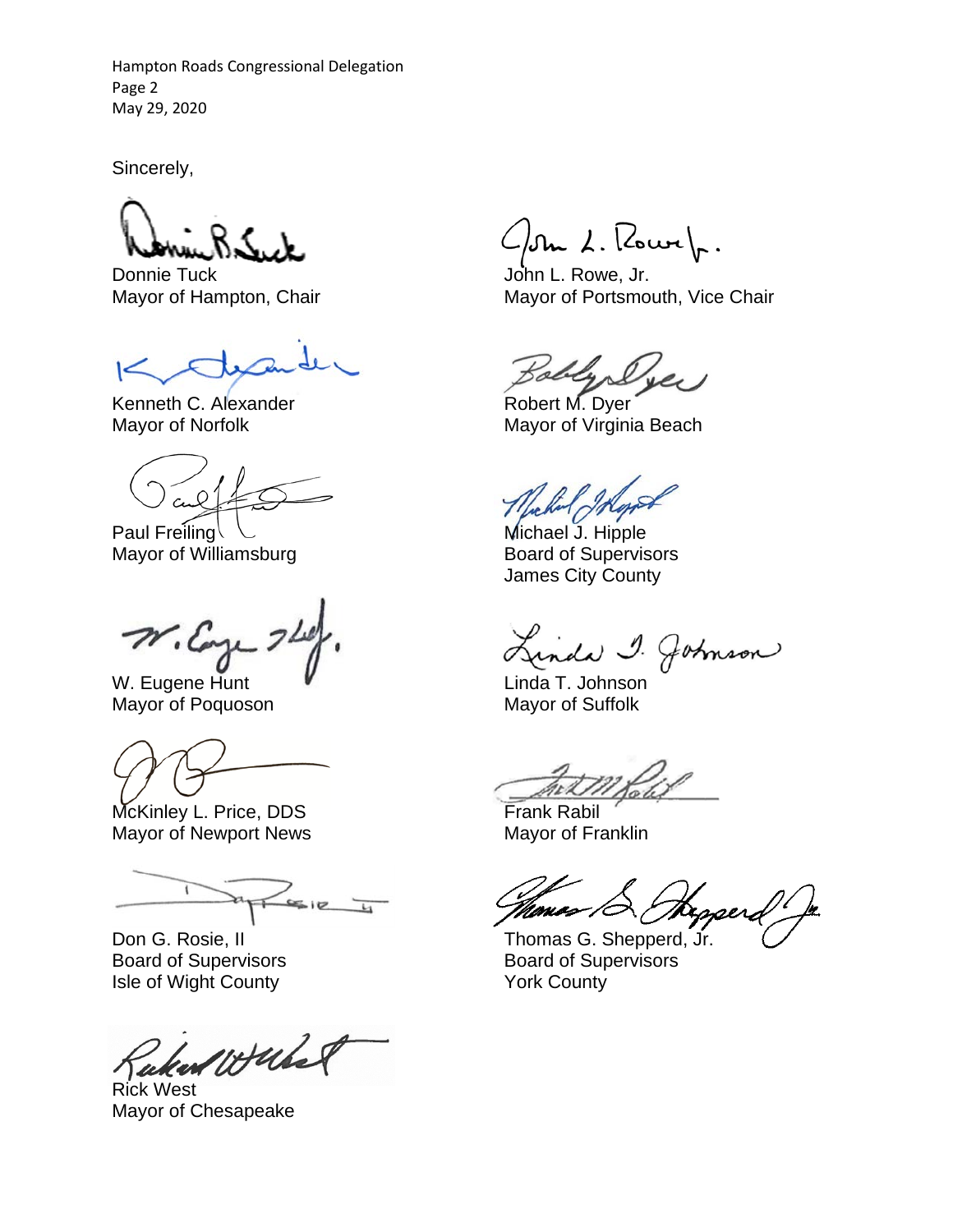| From:    | Craig Quigley <cquigley@hrmffa.org></cquigley@hrmffa.org> |
|----------|-----------------------------------------------------------|
| Sent:    | Friday, June 5, 2020 10:30 AM                             |
| To:      | Craig Quigley                                             |
| Subject: | <b>Executive Insight Brief</b>                            |

Ladies & Gentlemen, below please find this week's edition of *Executive Insight Brief* **from The Roosevelt Group.** 

**Craig R. Quigley Rear Admiral, U.S. Navy (Ret.) Executive Director Hampton Roads Military and Federal Facilities Alliance 757-644-6324 (Office) 757-419-1164 (Mobile)** 





**EXECUTIVE INSIGHT BRIEF** 

**June 5, 2020** 

**TOP STORIES**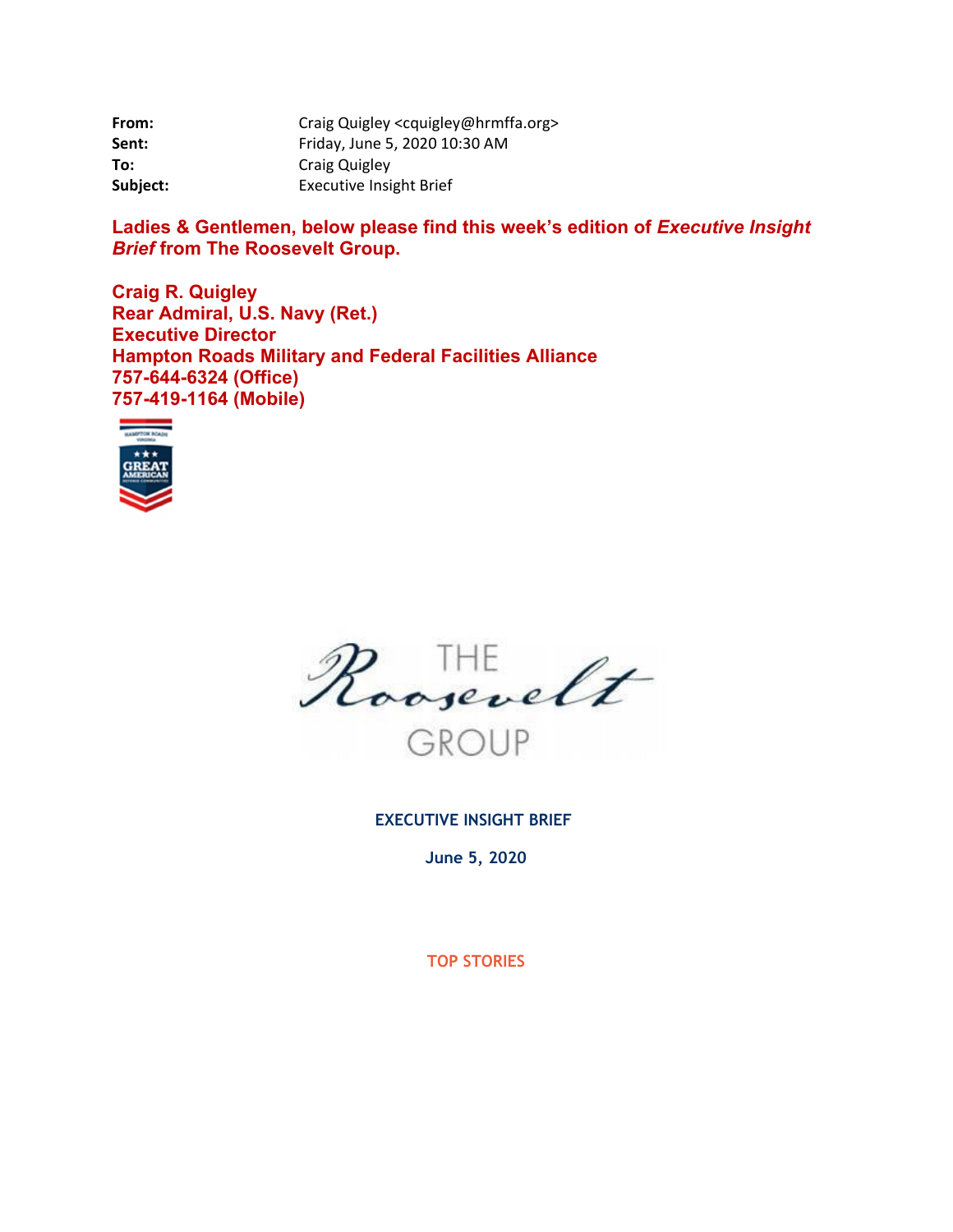### **In surprise, unemployment rate falls, economy adds jobs**

In a surprise, the U.S added 2.5 million jobs in May and the unemployment rate dropped to 13.3 percent as businesses begin to reopen after coronavirus-related closures, according to data released by the Labor Department on Friday.

The numbers shattered economist expectations that there would be another steep rise in joblessness.

The May jobs report showed one of the largest one-month spikes in hiring in U.S. history after the country lost 20.7 million jobs in April that sent the unemployment rate plummeting to 14.7 percent, according to the Labor Department.

## **Under fire from all sides, Esper's next move may dictate his future**

WASHINGTON – With U.S. Defense Secretary Mark Esper facing criticism from his boss, Pentagon officials, former defense leaders and outside scholars, there is widespread speculation in Washington that his job security is on shaky ground.

There doesn't appear to be a decision yet regarding Esper's fate, but a tumultuous Wednesday, in which he reportedly infuriated President Donald Trump, has raised questions about how long the former Raytheon lobbyist and Army secretary can hold onto the Pentagon's top job.

Members of Congress moved to bolster Esper's position in the last 24 hours, with Trump allies Sen. Lindsey Graham, R-S.C., and Senate Armed Services Committee Chairman Jim Inhofe, R-Okla., showing support for the secretary. On Thursday, Senate Majority Leader Mitch McConnell, R-Ky., tweeted out a message saying Trump is "very well served" by Esper.

Next week could prove a pivotal one for Esper's future, as the chairman of the House Armed Services Committee, Rep. Adam Smith, D-Wash., has requested that both the secretary and Gen. Mark Milley, the chairman of the Joint Chiefs of Staff, appear before his committee.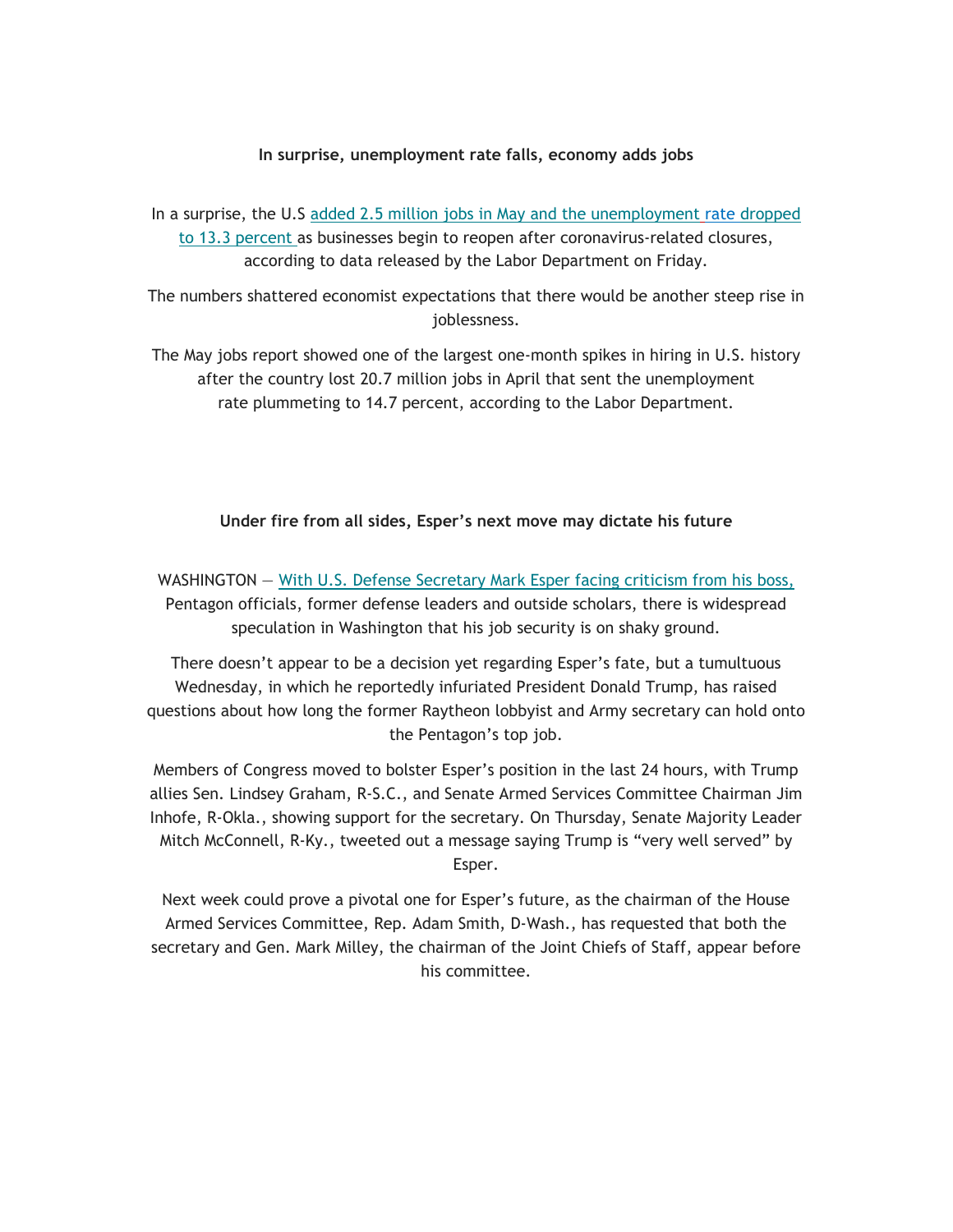# **The Hill's Morning Report - DC preps for massive Saturday protest; Murkowski breaks with Trump**

Protests about the death of George Floyd continued in Washington, D.C., and across the nation on Thursday and are expected through Saturday, when thousands of demonstrators plan to descend on the nation's capital ahead of Floyd's funeral next week.

D.C. Mayor Muriel Bowser (D) told reporters on Thursday that for the first time this week, no curfew was in place; protests became more peaceful each day, with no arrests on Wednesday.

# **Carrier Theodore Roosevelt is back operating in the Pacific after being sidelined by virus**

WASHINGTON — Ten long weeks after a massive coronavirus outbreak sidelined one of the Navy's signature warships, the aircraft carrier Theodore Roosevelt has returned to sea and is conducting military operations in the Pacific region.

Lining the flight deck in their dress white uniforms, sailors wearing white face masks stood a virus-safe 10-feet apart in a final, formal thank you as the ship sailed out of port in Guam Thursday and headed into the Philippine Sea.

"We manned the rail, which we don't normally do. There was a lot of symbolism in that," Navy Capt. Carlos Sardiello told The Associated Press in an interview from the ship Thursday. "They're excited. They're fired up to be back at sea doing the mission."

## **COVID-19 crisis shakes Brazil, but Bolsonaro keeps impeachment at bay**

BRASILIA (Reuters) - One of the world's worst coronavirus outbreaks, a paralyzed economy sending investors fleeing for the exit, and accusations that he has undermined Brazil's young democracy have not loosened President Jair Bolsonaro's grip on power.

As of Thursday, Brazil had nearly 615,000 confirmed coronavirus cases, second only to the United States. With 34,021 COVID-19 fatalities, its death toll overtook Italy's.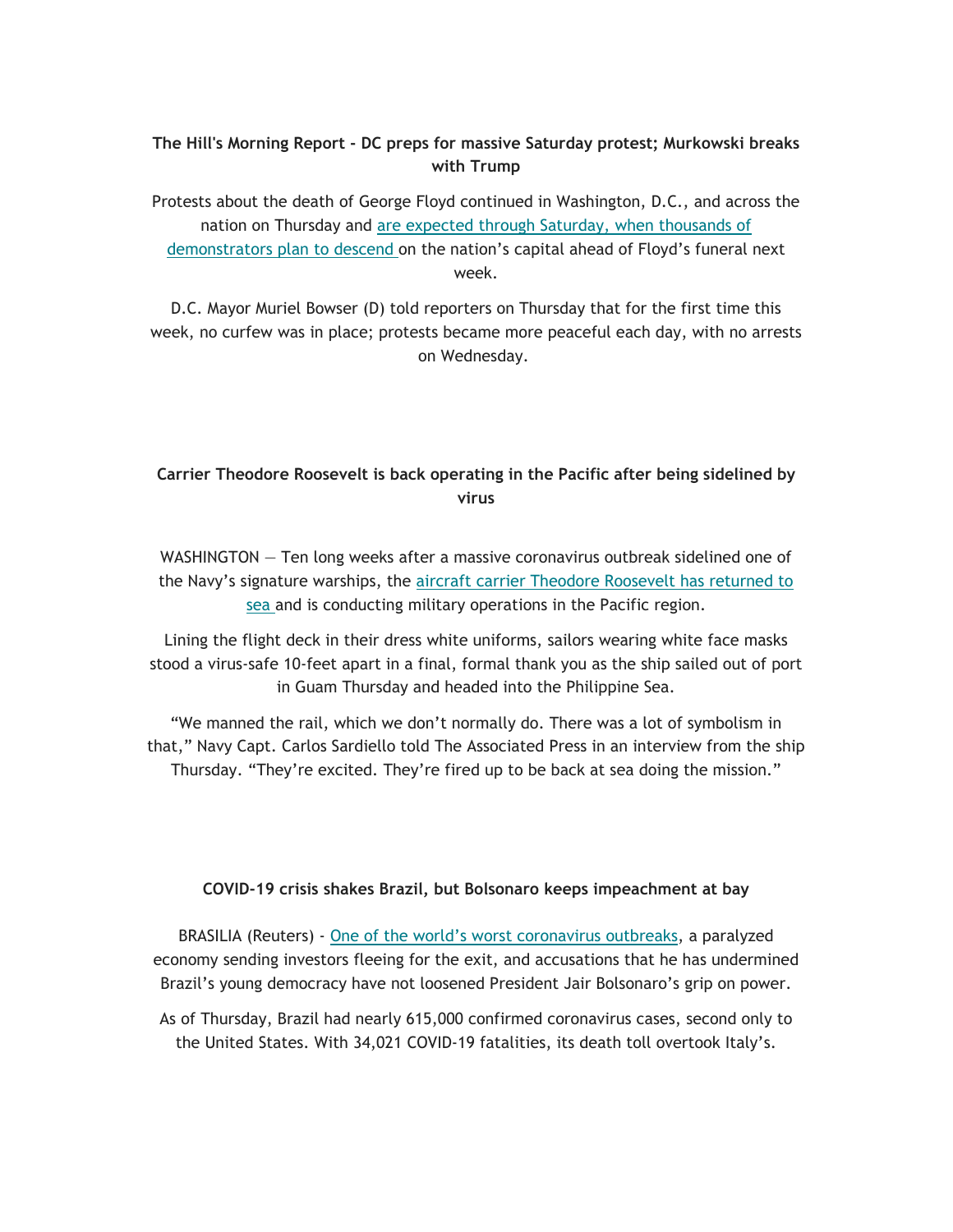Across the political spectrum this week, lawmakers in Brasilia have decried the far-right leader's defiance of public health experts on the outbreak and his campaign to end state quarantine measures, which he has criticized for hurting the economy.

# **U.S. Forces-Afghanistan conducts airstrikes against Taliban attacking ANDSF checkpoint, first since Eid ceasefire**

# U.S. Forces-Afghanistan conducted two airstrikes June 4 against the Taliban to disrupt coordinated attacks on a ANDSF checkpoint, a spokesman said in a tweet.

They were the first airstrikes since the start of the Eid ceasefire, tweeted Army Col. Sonny Leggett, a USFOR-A spokesman.

"Overnight, USFOR-A conducted an airstrike against 25 armed TB fighters executing a coordinated attack on an #ANDSF checkpoint in Farah Prov," Leggett tweeted. "This afternoon, USFOR-A conducted a strike on TB fighters attacking an ANDSF checkpoint in Kandahar Prov."

In accordance with the U.S.-Taliban agreement "We reiterate: All sides must reduce violence to allow the peace process to take hold. These were the 1st US airstrikes against TB since the start of the Eid ceasefire," Leggett tweeted.

## **British Army launches its first cyberwar regiment**

LONDON – Britain's first dedicated cyber regiment has been officially established as part of the Army's drive to modernize its response to the growing digital threat posed by potential adversaries.

Creation of the unit, the 13th Signals Regiment, is part of an ongoing restructuring of the British Army, known as Army 2020 Refine, which includes the creation of a division conducting cyber, electronic warfare, intelligence, information operations and unconventional warfare.

The cyber regiment is built around a core of about 250 specialists and is tasked with combating threats to Army operations overseas and domestically. The new unit will also provide technical support for a hub being set up to test and implement next-generation information capabilities.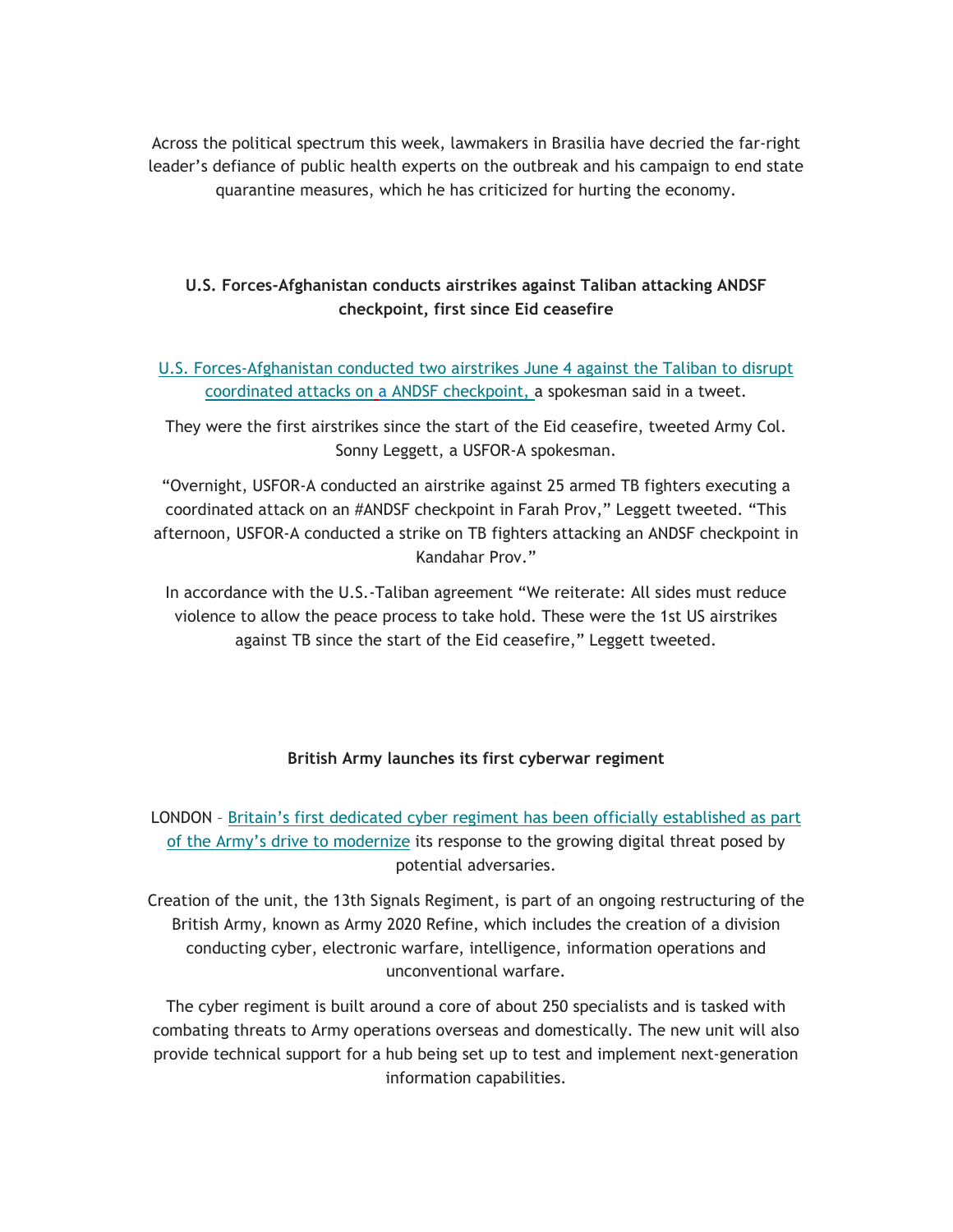#### **Singapore plans wearable virus-tracing device for all**

SINGAPORE (Reuters) - Singapore plans to give a wearable device that will identify people who had interacted with carriers of coronavirus to each of its 5.7 million residents, in what could become one of the most comprehensive contact-tracing efforts globally.

Testing of the small devices, which can be worn on the end of a lanyard or carried in a handbag, follows limited take-up of an earlier smartphone-based system and has further fueled privacy concerns about contact tracing technology.

The tiny city-state, with one of the highest COVID-19 caseloads in Asia, is one of many countries trying to use technology to allow them to safely reopen their economies.

## **THIS DAY IN HISTORY**

## 1873

Sultan Bargash bin Said under British pressure closes the infamous slave market of Zanzibar in modern day Tanzania

## 1947

U.S. Secretary of State George Marshall outlines the "Marshall Plan" to rebuild Western Europe

## 1963

State of siege proclaimed in Iran, Ayatollah Khomeini arrested

1967

Six-day war begins between Israel and the neighboring Arab states of Egypt, Jordan and Syria

#### 1968

Palestinian Sirhan Sirhan shoots Robert F. Kennedy three times, who dies the next day at the Ambassador Hotel in Los Angeles, California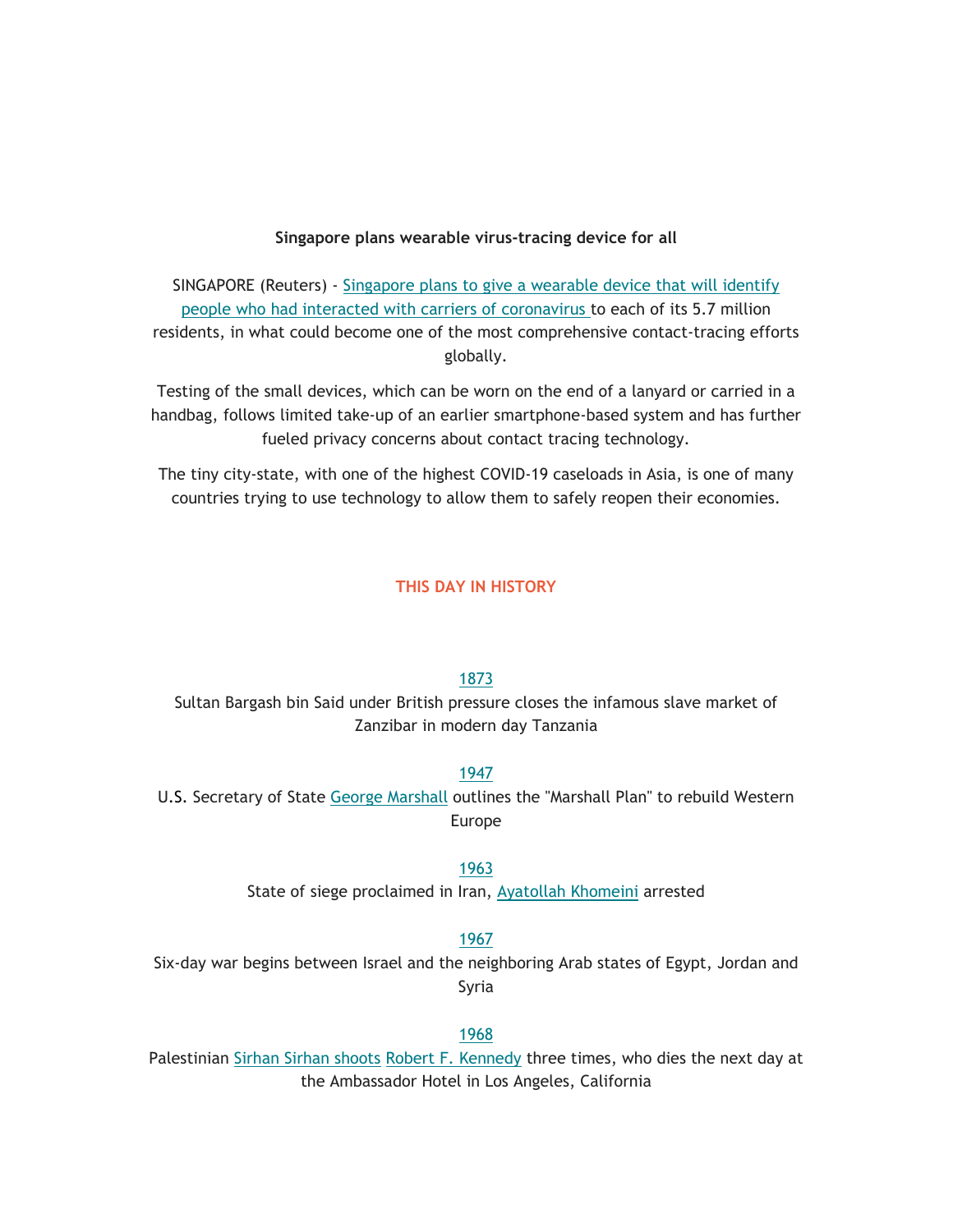#### 1981

AIDS epidemic officially begins when U.S. Centers for Disease Control reports on pneumonia affecting five homosexual men in Los Angeles

## 1981

World's first today in history program with editable data "TODAY," invented by Michael Butler runs for the first time on a mainframe computer

## 1984

Indira Gandhi orders an attack on Sikh's holiest site, the Golden Temple, in Amritsar

# **LOOK AHEAD**

**Navy Rear Adm. Robert Chadwick II, commander of Navy Region Hawaii and Naval Surface Group Middle Pacific, delivers remarks, beginning at 3 p.m. today, at a virtual 78th Anniversary of the Battle of Midway remembrance ceremony.**

3:00 PM EDT on 06/05/2020

USS Arizona Memorial, Pearl Harbor, Hawaii

703-697-5131

Livestream at https://www.defense.gov/Watch/Live-Events/

**The Friends of the National World War II Memorial holds a virtual D-Day observance, beginning at 10 a.m., to "remember and honor the 160,000 Allied troops that landed on the beaches of Normandy on June 6, 1944."**

Highlight: — 10:15 a.m.: Wreath-laying ceremony PARTICIPANTS: Alex Kershaw, author of "The First Wave" and board member of Friends

10:00 AM EDT on 06/06/2020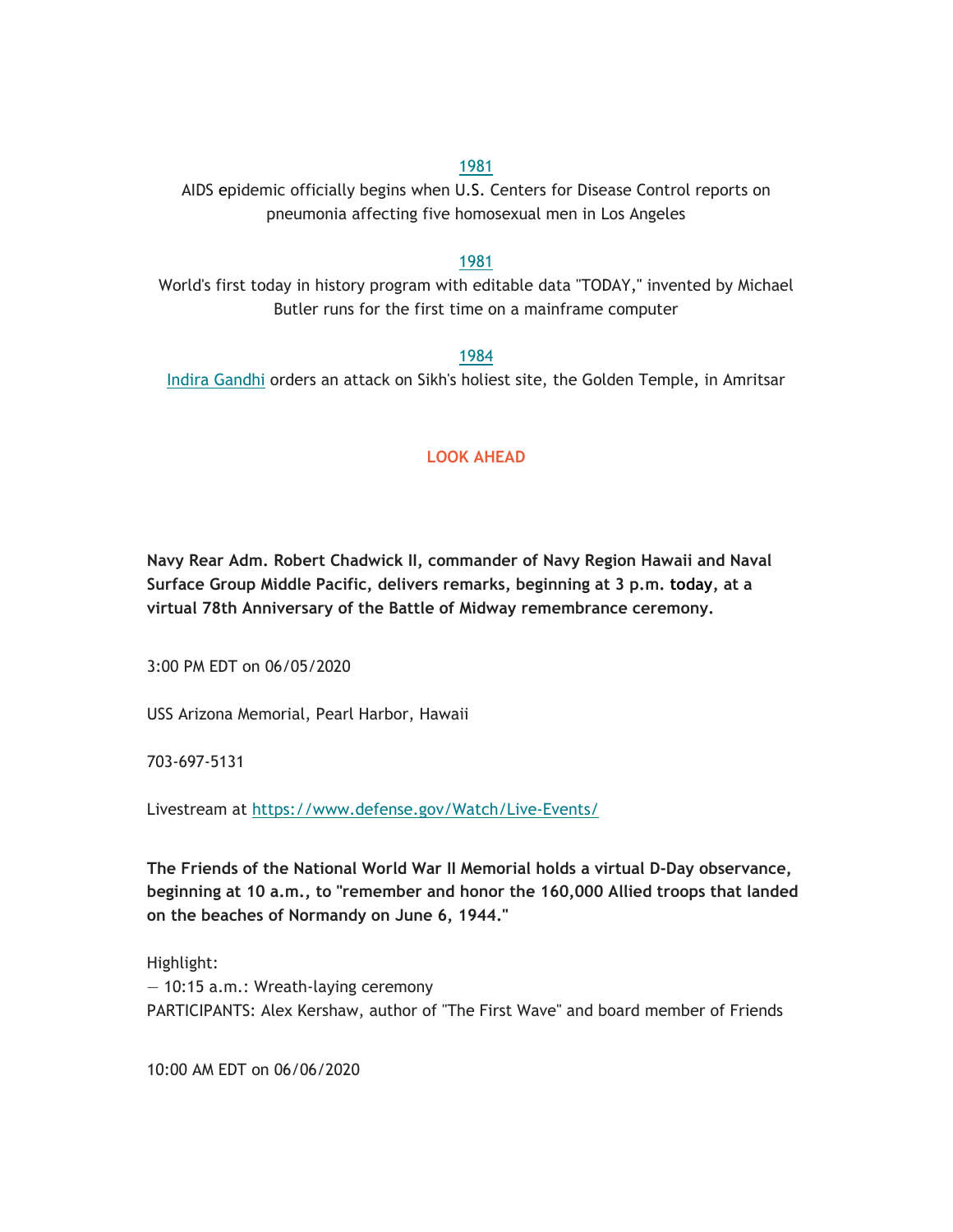## tertman@wwiimemorialfriends.org

202-543-0878

Thalia Ertman; Information on the webcast is available at https://www.facebook.com/WWIIMemorialFriends

**The Senate Armed Services Readiness and Management Support Subcommittee closed markup of the National Defense Authorization Act for FY2021.**

2:30 PM EDT on 06/08/2020

232-A Russell Senate Office Building

Senate Armed Services Committee Readiness and Management Support Subcommittee

202-224-3871

**The Jewish Institute for National Security of America holds a conference call briefing, beginning at 3 p.m., on "Space Force: Competition for Higher Ground."**

3:00 PM EDT on 06/08/2020

info@jinsa.org

202-667-3900

James Cetrone; RSVP to Naomi Burstein at nburstein@jinsa.org for dial-in information.

Participants:

- Retired Air Force Gen. William Shelton, Former commander of Air Force Space Command
- Jeb Nadaner, Vice president and senior fellow at JINSA
- retired Air Force Gen. Kevin Chilton, Member of the JINSA Board of Advisors and former commander of the U.S. Strategic Command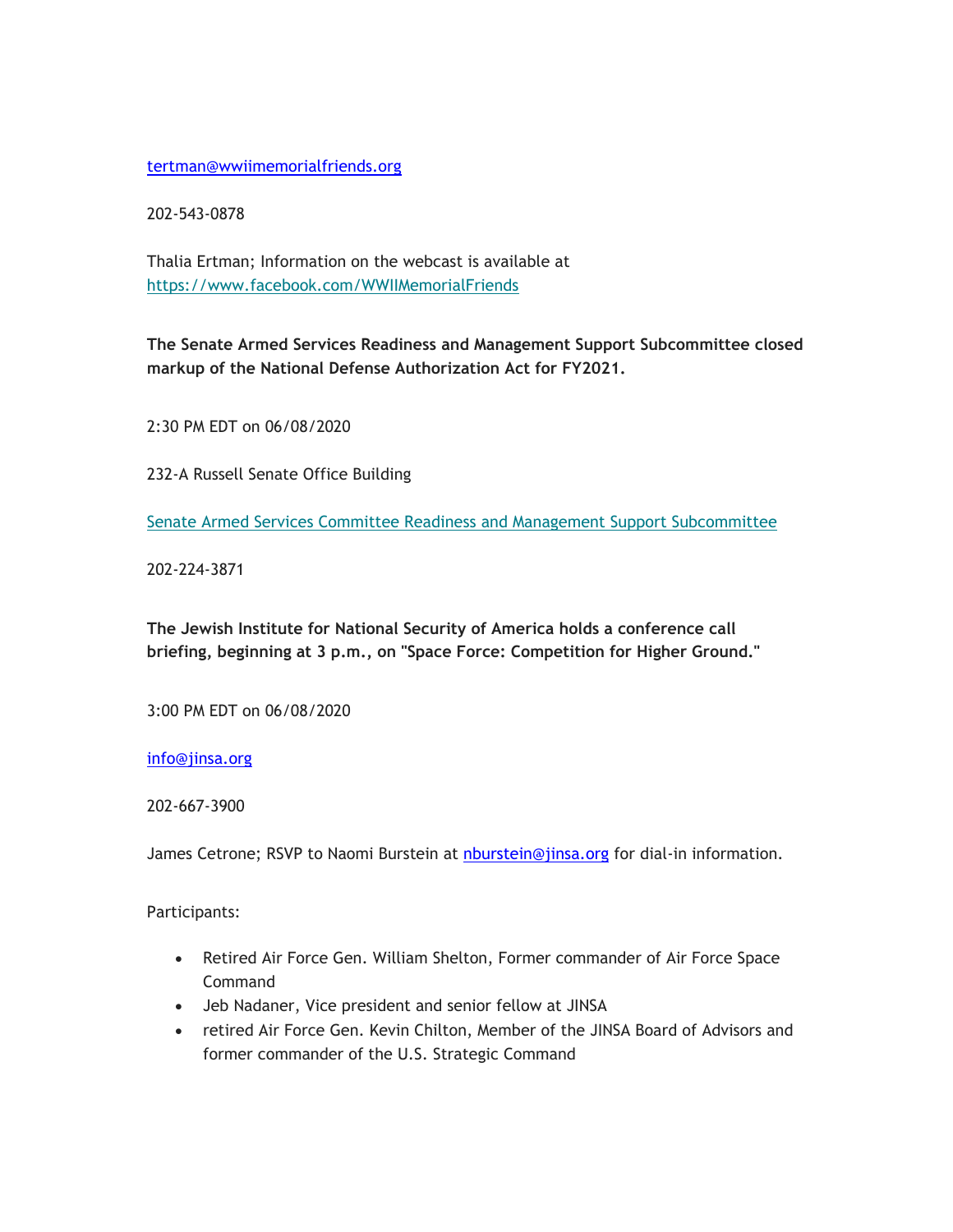**The Senate Armed Services Strategic Forces Subcommittee closed markup of the National Defense Authorization Act for FY2021.**

4:00 PM EDT on 06/08/2020

232-A Russell Senate Office Building

Senate Armed Services Committee Strategic Forces Subcommittee

202-224-3871

**The Intelligence National Security Alliance holds a webinar, beginning at 9 a.m., on "warning intelligence and the intelligence community's failure to embrace it."**

9:00 AM EDT on 06/09/2020

info@insaonline.org

703-224-4672

Webinar information is available at https://www.insaonline.org/event/coffeeconversation-with-the-hon-charlie-allen/

Participants:

- Joan Dempsey, Senior executive adviser at Booz Allen Hamilton and former deputy director of intelligence at the Defense Intelligence Agency
- Former Homeland Security Undersecretary for Intelligence and Analysis Charlie Allen, Principal at the Chertoff Group

**The Senate Armed Services Emerging Threats and Capabilities Subcommittee closed markup of the National Defense Authorization Act for FY2021.**

9:30 AM EDT on 06/09/2020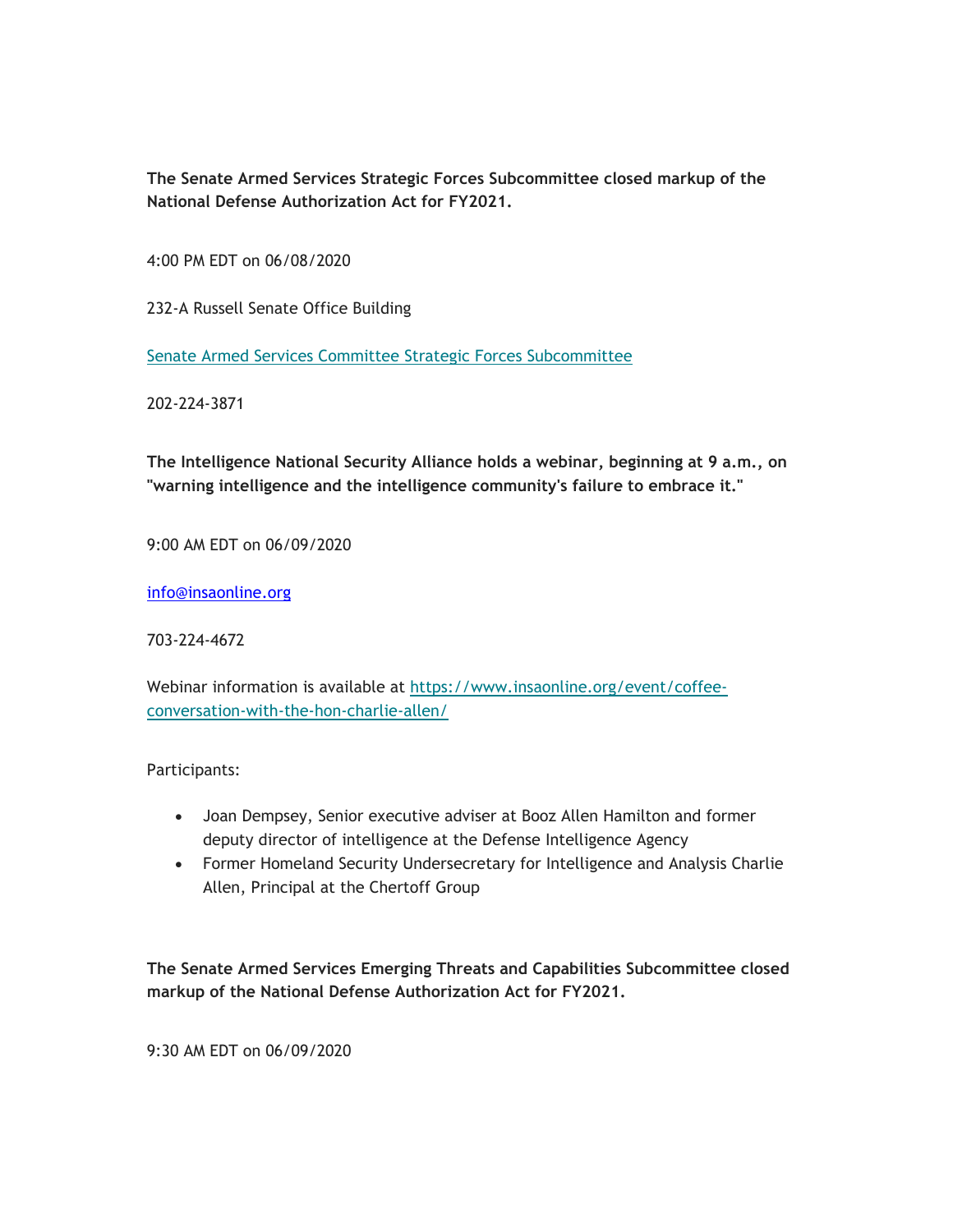232-A Russell Senate Office Building

Senate Armed Services Committee Emerging Threats and Capabilities Subcommittee

202-224-3871

**The Middle East Institute Cyber Program holds a conference via webinar, beginning at 9:30 a.m., on "The Cyber Domain in the Middle East: Implications for Business, Security and Society."**

## Highlights:

— 9:30 a.m.: John Fleming, senior director for strategic projects at Owl Cyber Defense, delivers keynote address

— 10 a.m.: Session on "Digital Transformation and the Future of Business in the Middle East"

— 11 a.m.: Session on "Privacy and Surveillance, Freedom and Censorship: The Social Contract in the Digital Age"

— 12:30 p.m.: Session on "Public Diplomacy and Influence Campaigns in the Internet Age"

9:30 AM EDT on 06/09/2020

programs@mei.edu

202-785-1141

ext. 202; Webinar information is available at https://www.mei.edu/events/cyberdomain-middle-east-implications-business-security-and-society

**The Senate Homeland Security and Governmental Affairs Committee holds a hearing on "Evaluation the Federal Government's Procurement and Distribution Strategies in Response to the COVID-19 Pandemic."**

10:00 AM EDT on 06/09/2020

562 Dirksen Senate Office Building

Senate Homeland Security and Governmental Affairs Committee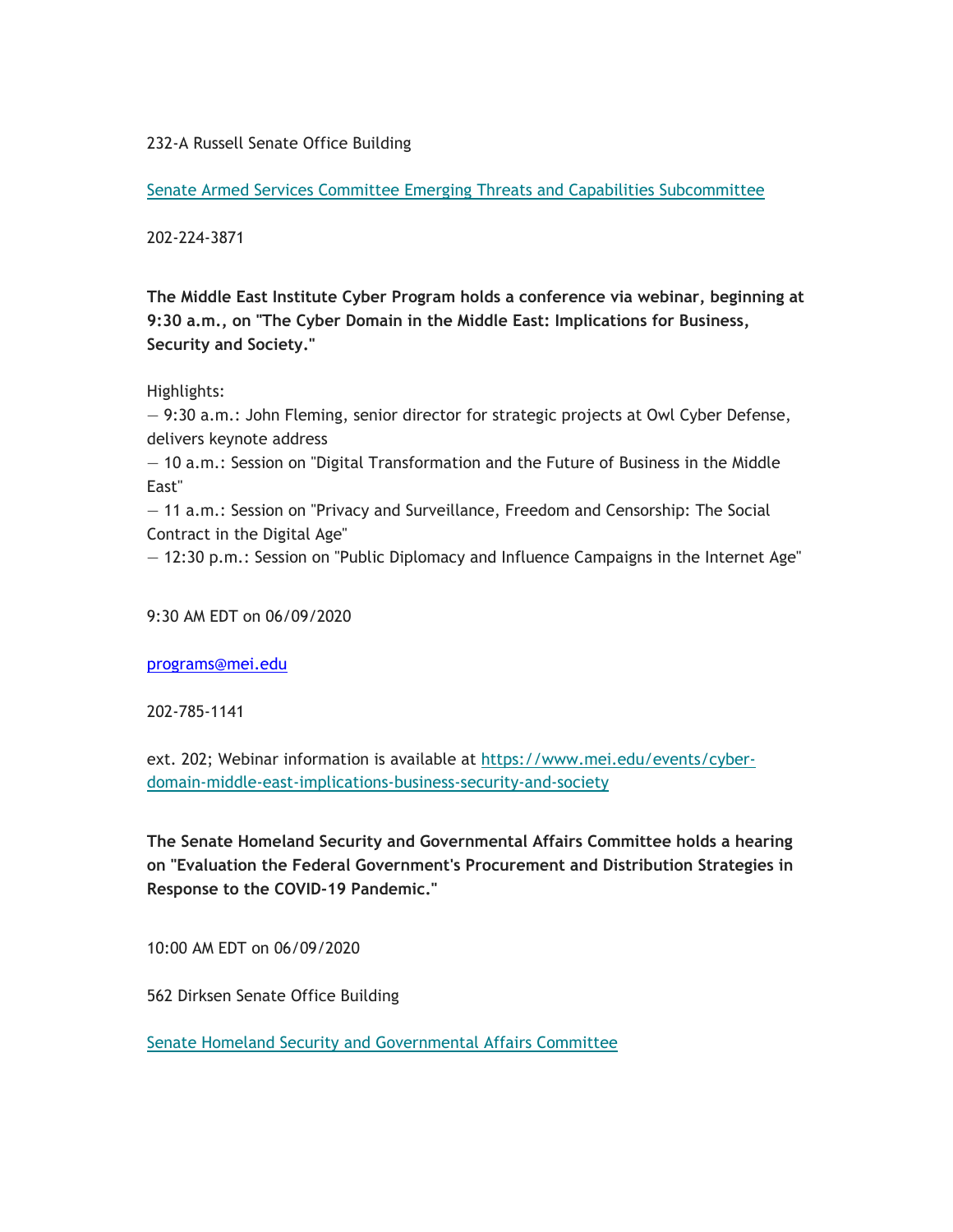202-224-4751

# **Defense Department; Office of the Secretary holds a meeting by teleconference of the Military Family Readiness Council.**

Agenda includes: Call to Order; Welcome and Opening Remarks; Administrative Issues; Written Public Submissions; Community Collaboratives and Partnerships Presentations; Building Healthy Military Communities Pilot; DoD Collaboration and Partnerships with State Governments; Military OneSource-Connecting Our Military Community; Questions and Answers Session and Council Member Discussion; Closing Remarks

10:00 AM EDT on 06/09/2020

osd.pentagon.ousd-p-r.mbx.family-readiness-council@mail.mil

571-372-5345

William Story; Dial-in at 800-309-1256; participant code, 838869

**The Institute for International Cyber Stability hosts a** webinar **on "Deciding on the Rules of the Road for Cyberspace: The Who, What, Where, When, How," featuring Estonian President Kersti Kaljulaid.**

10:00 AM EDT on 06/09/2020

## RSVP

**The Senate Armed Services Airland Subcommittee closed markup of the National Defense Authorization Act for FY2021.**

11:00 AM EDT on 06/09/2020

232-A Russell Senate Office Building

Senate Armed Services Committee Airland Subcommittee

202-224-3871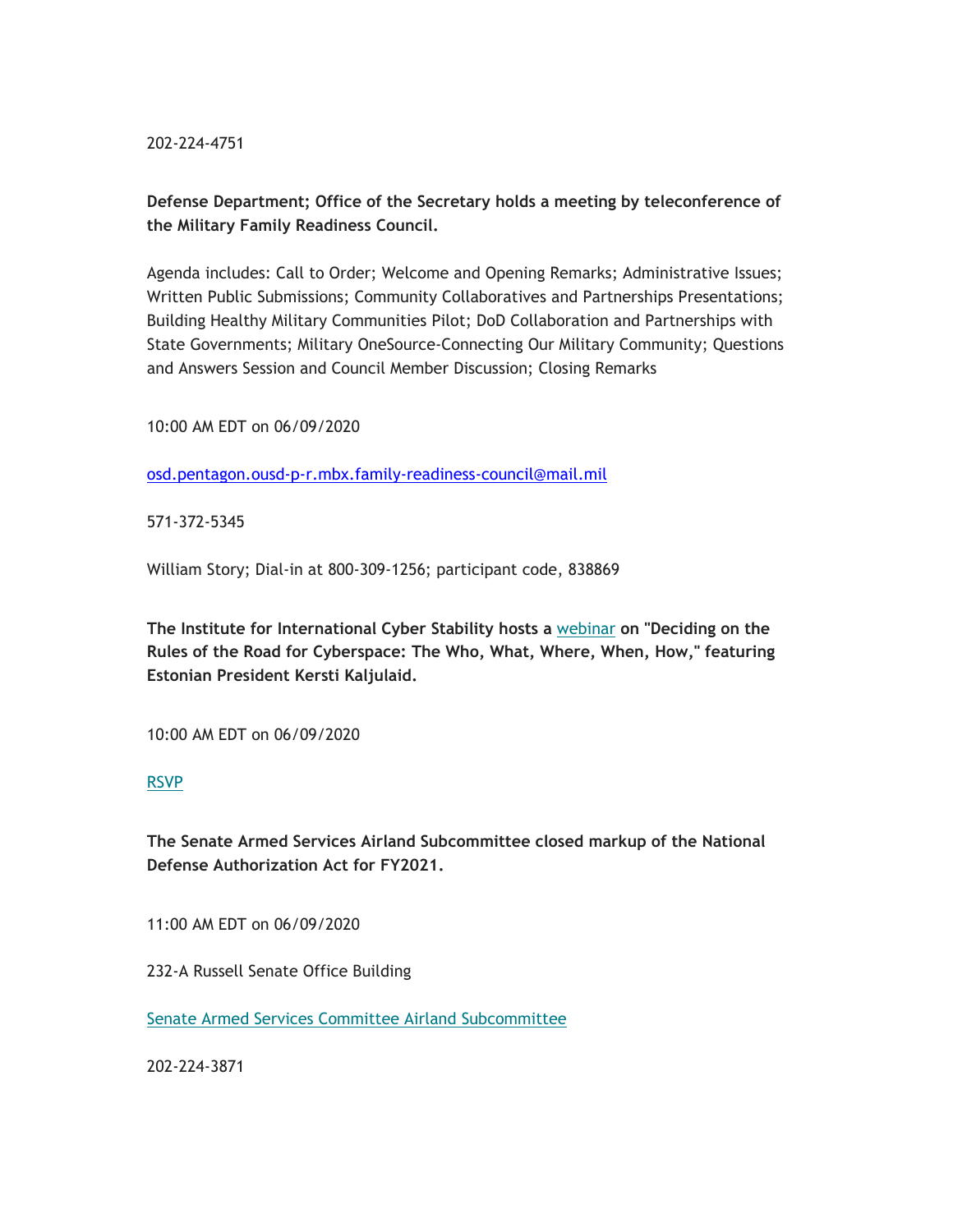**FireEye hosts a virtual three-day summit where cyber professionals will share best practices, research, and strategies to empower organizations to evolve their cyber security solutions and better defend against attackers. Different sessions will start at different times depending on the event category.** More information is online**.**

12:00 PM EDT on 06/09/2020

**Homeland Security Department; Federal Emergency Management Agency holds a meeting by teleconference of the Board of Visitors for the National Fire Academy, to discuss the options and challenges facing National Fire Academy restarting classes at the National Emergency Training Center campus.**

1:30 PM EDT on 06/09/2020

Kirby.Kiefer@fema.dhs.gov

301-447-1117

Kirby Kiefer; RSVP required for dial-in information by close of business June 1.

**The Senate Armed Services Personnel Subcommittee holds a markup of the National Defense Authorization Act for FY2021.**

2:00 PM EDT on 06/09/2020

G-50 Dirksen Senate Office Building

Senate Armed Services Committee Personnel Subcommittee

202-224-3871

**The Senate Armed Services Seapower Subcommittee closed markup of the National Defense Authorization Act for FY2021.**

3:30 PM EDT on 06/09/2020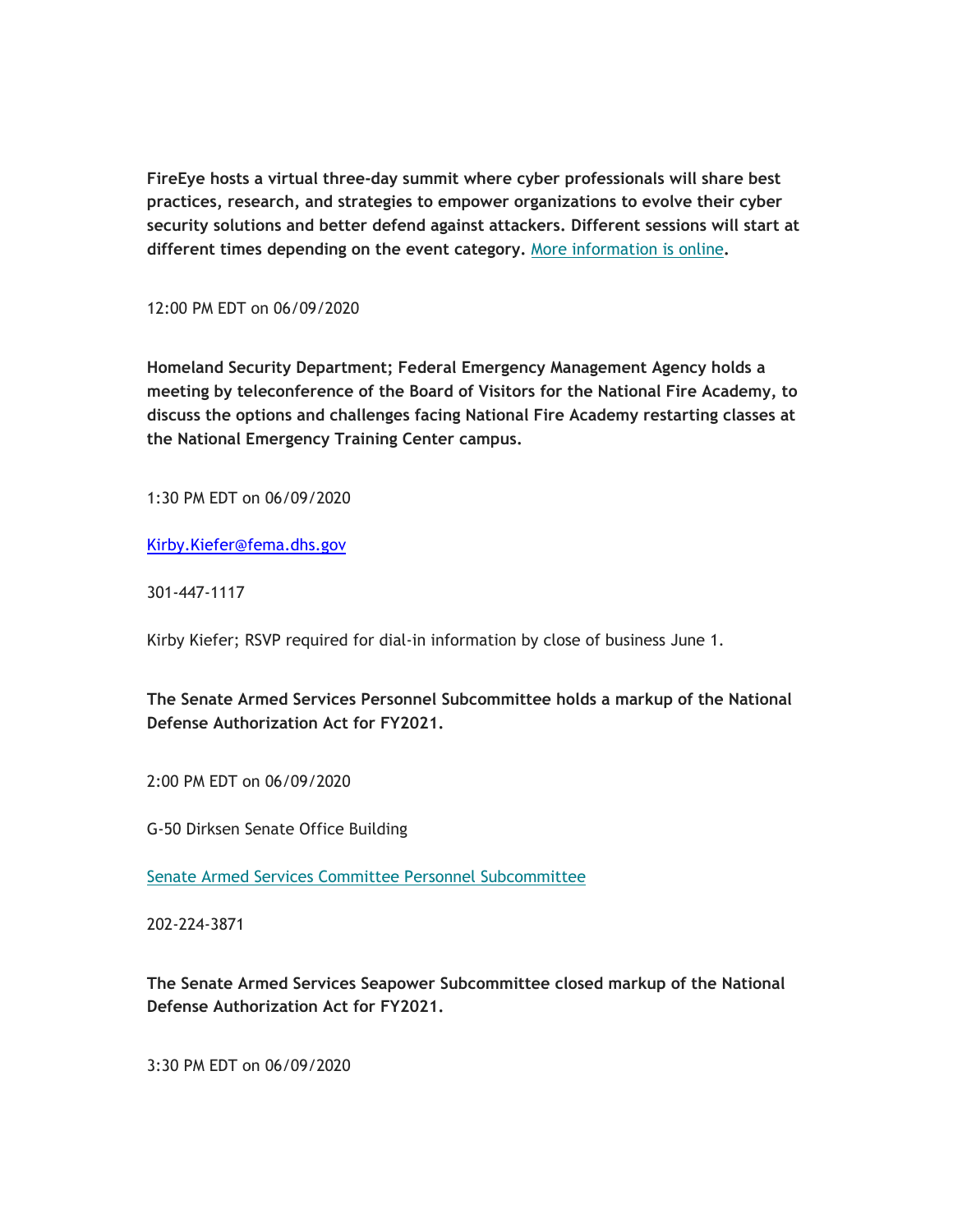## 232-A Russell Senate Office Building

Senate Armed Services Committee Seapower Subcommittee

202-224-3871

**The Senate Armed Services Committee closed markup of the National Defense Authorization Act for FY2021.**

9:30 AM EDT on 06/10/2020

106 Dirksen Senate Office Building

Senate Armed Services Committee

202-224-3871

**The Heritage Foundation holds a webinar, beginning at 10:30 a.m., on "Army Aviation: Future Vertical Lift."**

10:30 AM EDT on 06/10/2020

lectures.seminars@heritage.org

202-675-1761

Webinar information is available at https://www.heritage.org/defense/event/webinararmy-aviation-future-vertical-lift

Participants:

- Army Program Executive officer for Aviation Patrick Mason
- Brig. Gen. Walter Rugen, Director of the Army Futures Command's Future Vertical Lift Cross Functional Team
- Thomas Spoehr, Director of the Heritage Center for National Defense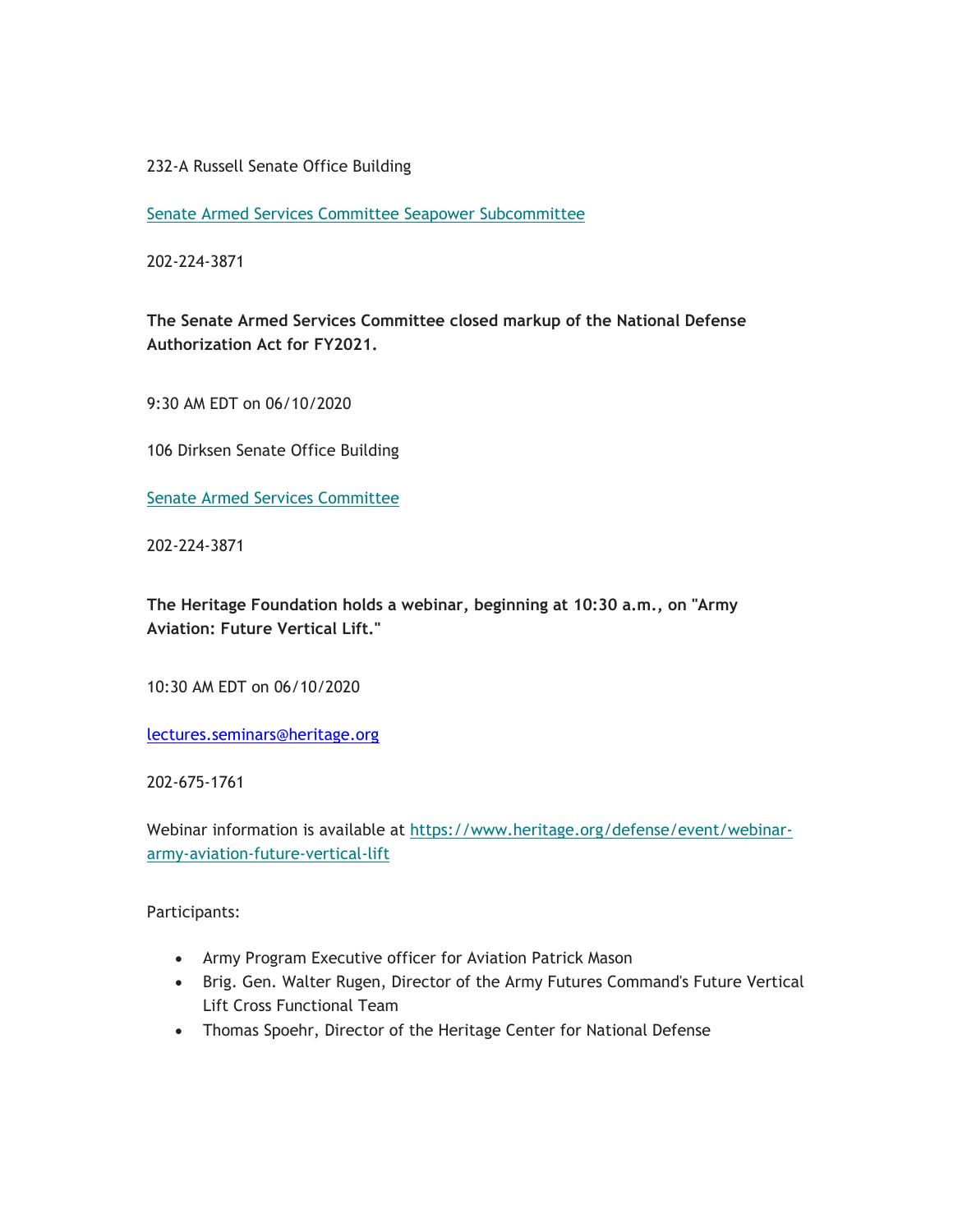**The House Armed Services Committee holds a hearing on "Department of Defense COVID-19 Response to Defense Industrial Base Challenges."**

2:00 PM EDT on 06/10/2020

1100 Longworth House Office Building

House Armed Services Committee

202-225-4151 Witnesses:

Defense Undersecretary for Acquisition and Sustainment Ellen Lord

**The Nuclear Threat Initiative holds a webinar, beginning at 2 p.m., on "The Military Case for Extending the New START Agreement."**

2:00 PM EDT on 06/10/2020

202-296-4810

Webinar information is available at https://zoom.us/webinar/register/WN\_n\_wXzCWUSb6Jdx7vTtfIyQ

Participants:

- Former Energy Secretary Ernest Moniz, Co-chair and CEO of NTI
- retired Air Force Lt. Gen. Frank Klotz, Former director of the National Nuclear Security Administration

**The GPS Innovation Alliance hosts a** webinar **on "GPS III: Unleashing the Next Generation of GPS.**"

2:00 PM EDT on 06/10/2020